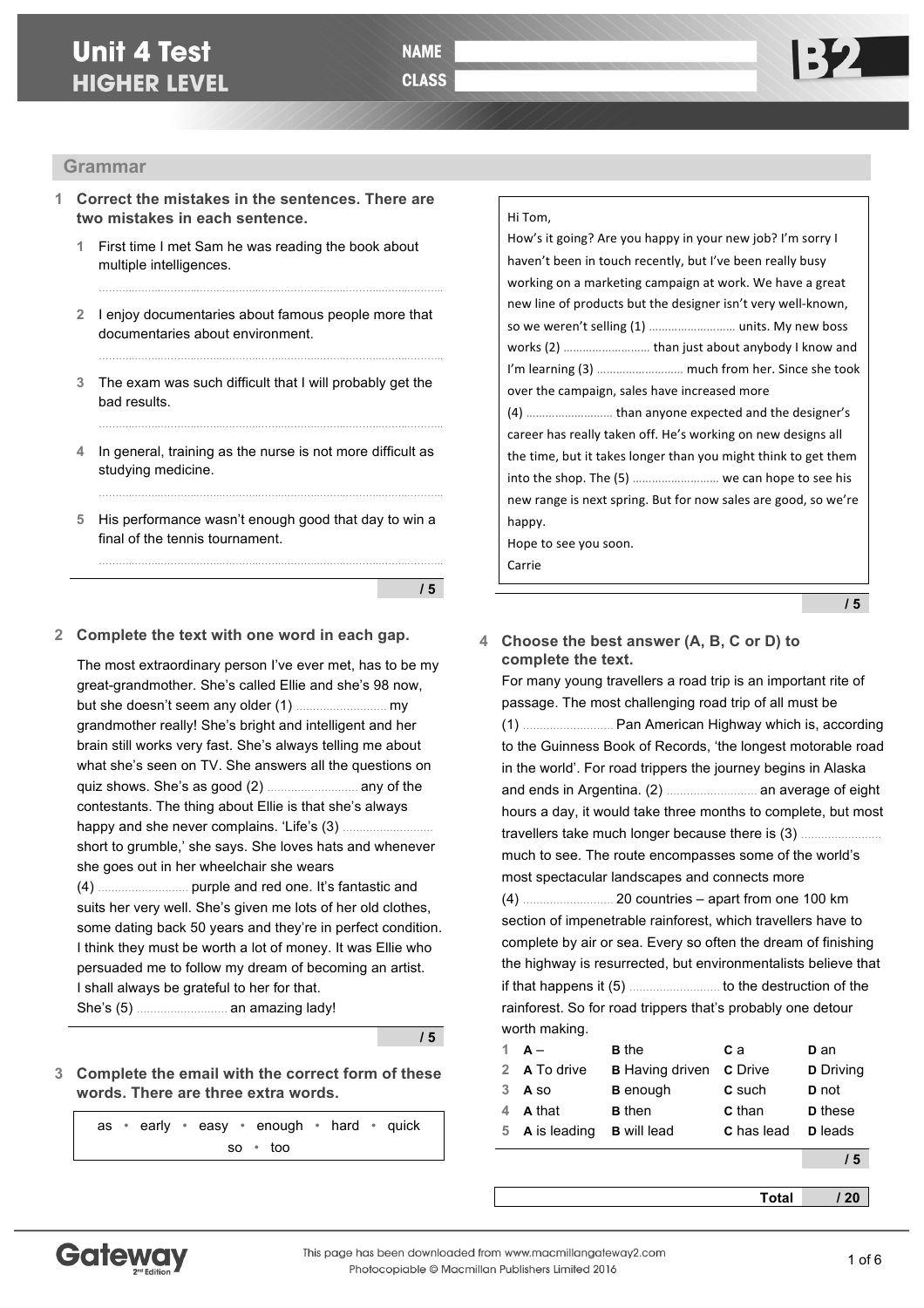# **Vocabulary**

# **5 Complete the text with these adjectives. There are two extra options.**

creative • easygoing • good-natured • insecure mature • pushy • stubborn

We're having a big family party at the end of this month. It's really interesting when everyone gets together. My mum has got three brothers and although you can see the similarities they are quite different as well. My Uncle Tom is the oldest and he's the typical (1) ……………………… parent. He's always trying to get my cousins to be more ambitious and he gets annoyed when they aren't chosen for a sports team or the school play. Then there's Uncle James. He's the complete opposite. He's an art teacher and he's really (2) ……………………… . He never tells his children off and he's always very relaxed. He wants everyone to discover their (3) ……………………… side and do painting or sculpture or something. Uncle Paul is the one in the middle and he's very funny. He's always telling stories. But he can be a bit (4) ……………………… and he won't do anything he doesn't want to do. Then there's my mum. She loves it when they're all together and if there are any arguments – which there always are – she's the peacemaker. She's very (5) ……………………… . Everyone says I'm like her. It makes me sorry that I'm an only child, but at least I'll have all my cousins around at the party. I can't wait!

**/ 5**

### **6 Choose the correct alternatives to complete the text.**

Marie Curie was one of the most famous scientists of her time. She was born in Poland, but went to live in Paris to study mathematics and physics. There she met her husband, Pierre Curie, and together they conducted (1) *investigations/creations* into radioactivity. Their work was very dangerous, but eventually they discovered the chemical elements polonium and radium. They were awarded the Nobel Prize for Physics in 1903. Marie's (2) *education/happiness* was cut short when Pierre was killed in a tragic accident. However, she was very (3) *easygoing/determined* and took over his teaching post, becoming the first woman to teach at the Sorbonne. She devoted herself to continuing their work and eventually won a second Nobel Prize, for Chemistry, in 1911. She was a (4) *modest/frank* woman and, despite her success, she continued to face opposition from male scientists. She said, 'Life is not easy for any of us. But what of that? We must have perseverance and above all confidence in ourselves. We must believe that we are (5) *outgoing/gifted* for something and that this thing must be attained.'

**/ 5**

**7 Complete the text with the correct noun form of these words.**

act • direct • employ • music • perform

| My cousin Emma has always wanted to be an                  |
|------------------------------------------------------------|
|                                                            |
| and her parents wanted her to go to university to become a |
|                                                            |
| she had the dream of going to drama school and as soon     |
| as she finished, she went for her first audition.          |
| Unfortunately, she was turned down at the school, but they |
| told her that the more work she did, the better her        |
|                                                            |
|                                                            |
| practise. She went back a year later and this time she got |
| in. Now she feels she is moving in the right               |
|                                                            |

**/ 5**

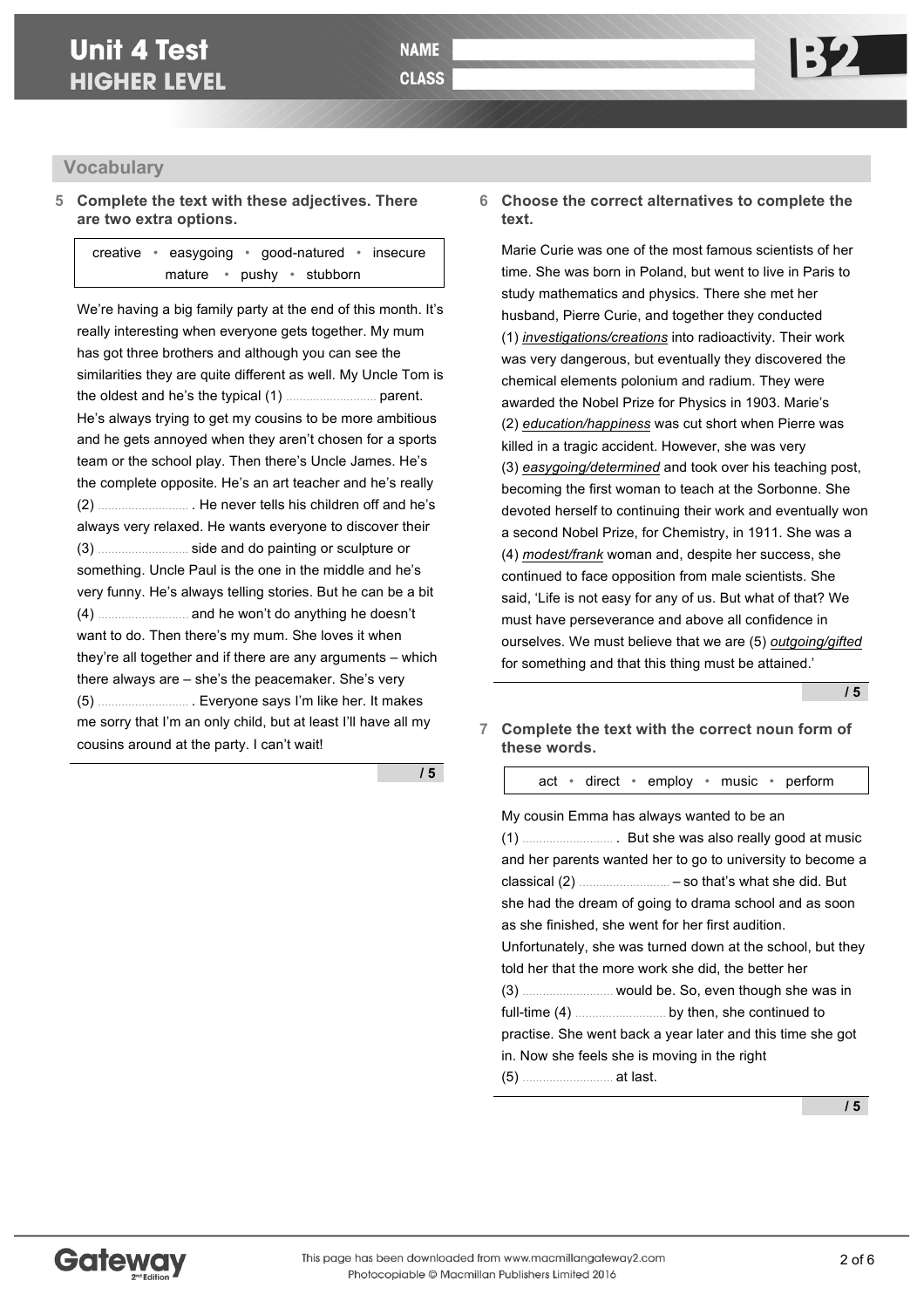# **8 Choose the best answer (A, B, C or D) to complete the text.**

It can be very difficult for students to choose a career path, but psychometric testing in career counselling can help to take the guesswork out of the process. What's more, many graduate (1) …………… are now using such tests as they can give a more accurate indication of how a candidate will perform at work than a CV, (2) …………… form or reference. Psychometric means 'mind measurement' and tests usually take one of two forms: personality assessments or aptitude tests. You can't really (3) …………… for these tests and they can be useful in helping an individual to identify skills, interests and strengths. Furthermore, they sometimes reveal

hidden (4) …………… and open up unexpected career possibilities. A psychometric test won't make a decision for you, but it can give you the (5) …………… to talk about your strengths during interviews and help you find the right job.

|             |                                                           |                | A companies <b>B</b> employers <b>C</b> businesses <b>D</b> facilities |                 |
|-------------|-----------------------------------------------------------|----------------|------------------------------------------------------------------------|-----------------|
| $2^{\circ}$ | A qualification <b>B</b> contract                         |                | C presentation D application                                           |                 |
| 3           | A revise                                                  | <b>B</b> cheat | <b>C</b> resit                                                         | <b>D</b> manage |
|             | <b>A</b> creations <b>B</b> activities <b>C</b> abilities |                |                                                                        | D performances  |
| 5           | A confidence B enjoyment C relevance                      |                |                                                                        | D happiness     |
|             |                                                           |                |                                                                        | / 5             |
|             |                                                           |                |                                                                        |                 |
|             |                                                           |                | <b>Total</b>                                                           |                 |

# **Reading**

**9 Read the article about the human brain. Six sentences have been removed from the article. Choose from the sentences A–G the one which fits each gap. There is one extra sentence.**

### **The amazing human brain**

The brain is an amazing organ and the complexities of the way it works may never be fully understood, but scientists have made a lot of progress in explaining how and why different parts of our brains are used. (1) ……………………… These people are sometimes called 'autistic savants' and their mental abilities are brilliant and inexplicable. Some are able to do amazing mathematical calculations at high speed. Others can perform music without ever having had a music lesson in their lives. One American savant, Kim Peek, the person who inspired the famous film *Rain Man*, could read two pages at the same time, one with each eye and was said to have total recall of more than 12,000 books he had read. A British savant, Stephen Wiltshire, can draw incredibly detailed drawings of places after seeing them only once.

It is believed that savants may have these exceptional abilities because of some form of damage to the brain which allows an unusual form of communication between the different sides of the brain. (2) ................................. The problem in understanding a savant's abilities has been that most are unable to explain how they do these extraordinary things – either because their language skills are less advanced or because they themselves do not know how; the abilities simply 'come' to them.

(3) ……………………… This man's name is Daniel Tammet. Scientists believe that what Daniel can tell them may help unlock some important secrets of the brain. Daniel is capable of doing extremely complicated mathematical calculations in his head in a matter of seconds. He is obsessed with numbers and counting. (4) ……………………… While they were playing in the playground, he was standing there counting the number of leaves on the trees! For him, counting is an absolute joy. It makes him happy and content. (5) …………………………… He gets uncomfortable when there is too much disorder. For example, going to a supermarket is not an enjoyable experience for him as he is distracted by counting the tins and calculating anything and everything that he sees there. Likewise, working nine to five in a typical office environment would be difficult. (6) ……………………… He can also speak seven languages and has been writing his own language, called Manti, since he was a child.

According to Daniel, he sees numbers as different colours, textures and images, and when he calculates complex numbers, the images change and form new images which give him the answers. If Daniel's explanations can help scientists discover more about the way the brain works, then perhaps we can all learn to develop our own potential to a greater level.

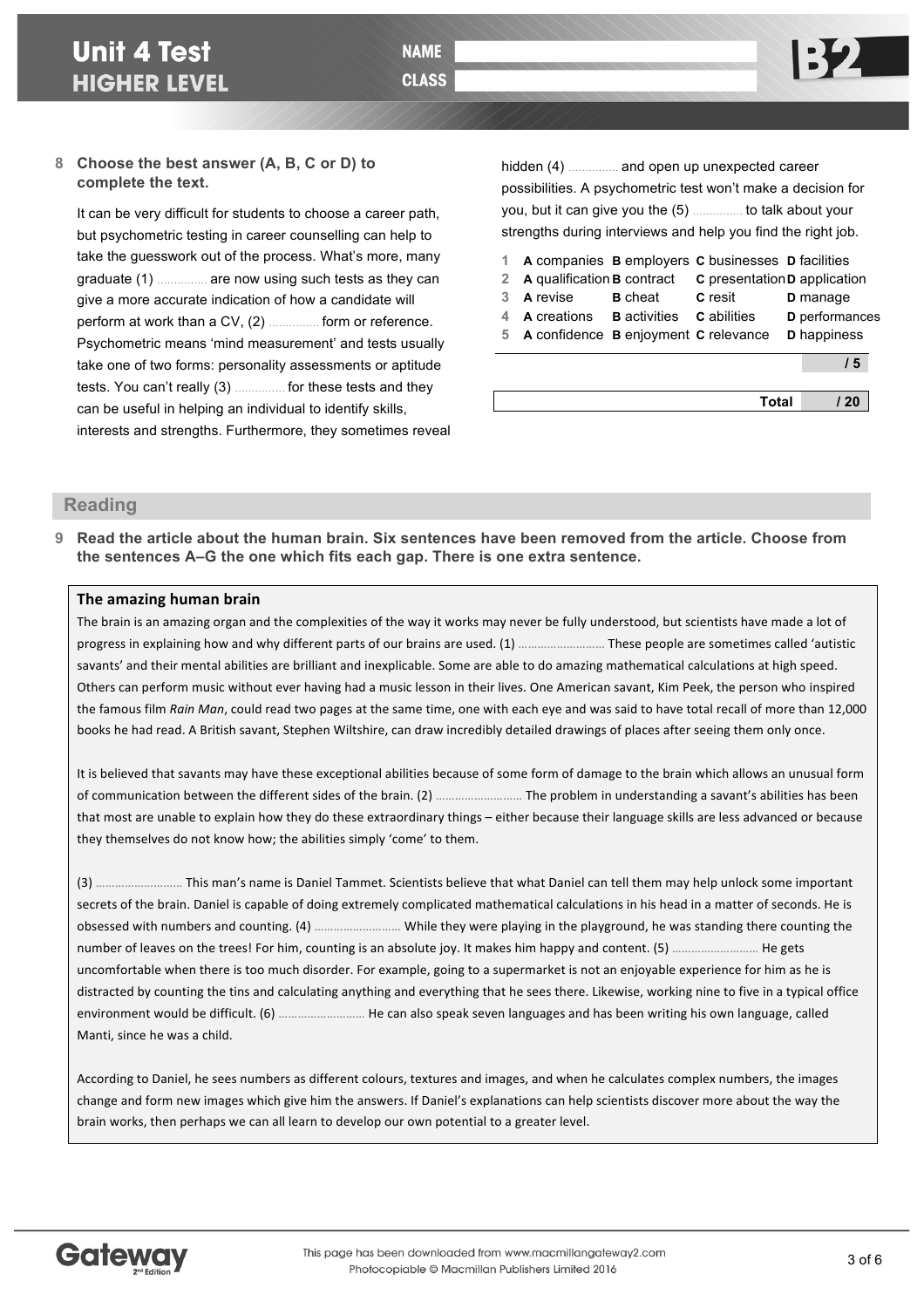- **A** He therefore works from home helping clients with literacy and numeracy skills.
- **B** However, Daniel needs to be in control of what is happening around him.
- **C** Some scientists believe that we all have the potential to use this ability, but we do not know how.

**NAME CLASS** 

- **D** However, scientists have found one savant who has excellent linguistic ability and is able to describe his thought processes clearly.
- **10 Read the article again and choose the best answers, A, B, C or D.**
	- **1** The mental abilities of 'autistic savants'
		- **A** only apply to science subjects.
		- **B** will never be understood.
		- **C** are similar to those of other brilliant people.
		- **D** cannot be easily explained.
	- **2** When he read books, Kim Peek
		- **A** was able to picture them as films.
		- **B** could remember everything in them.
		- **C** had to read everything twice.
		- **D** preferred to look at the drawings.
	- **3** 'Autistic savants' may have unusual abilities because of
		- **A** damage to one side of the brain.
		- **B** a need to communicate with other people.
		- **C** uncommon connections within the brain.
		- **D** their advanced language skills.
	- **4** The autistic savant Daniel Tammet is unusual because
		- **A** he can explain how he thinks.
		- **B** he can speak more than one language.
		- **C** he is a scientist.
		- **D** he has no mathematical ability.
	- **5** Daniel Tammet dislikes some environments because
		- **A** they are outside his control.
		- **B** there are too many people.
		- **C** they remind him of the school playground.
		- **D** he doesn't know how to express himself.
	- **6** What does the word 'potential' in the last line refer to?
		- **A** Our ability to do complex mathematics.
		- **B** Our ability to see numbers as colours, textures and images.
		- **C** Our ability to improve and succeed.
		- **D** The possibility of understanding how the brain works.

**/ 6**

- **E** Apparently, there are very few people who can match this in the world.
- **F** He says he has been like this for as long as he can remember and it set him apart from other children at school.
- **G** There are, however, a certain number of people whose brains seem to work in a completely different way to the rest of us.

**/ 6**

- **11 Find words in the text which mean the same as these phrases.**
	- **1 Paragraph 1:** To provide the idea for a book, film, play, etc. ………………………
	- **2 Paragraph 1:** The action or faculty of remembering something. ………………………
	- **3 Paragraph 3:** Pleased with your situation and not hoping for change or improvement. ………………………
	- **4 Paragraph 4:** To make someone stop giving their attention to something. ………………………

**/ 4**

**Total / 16**

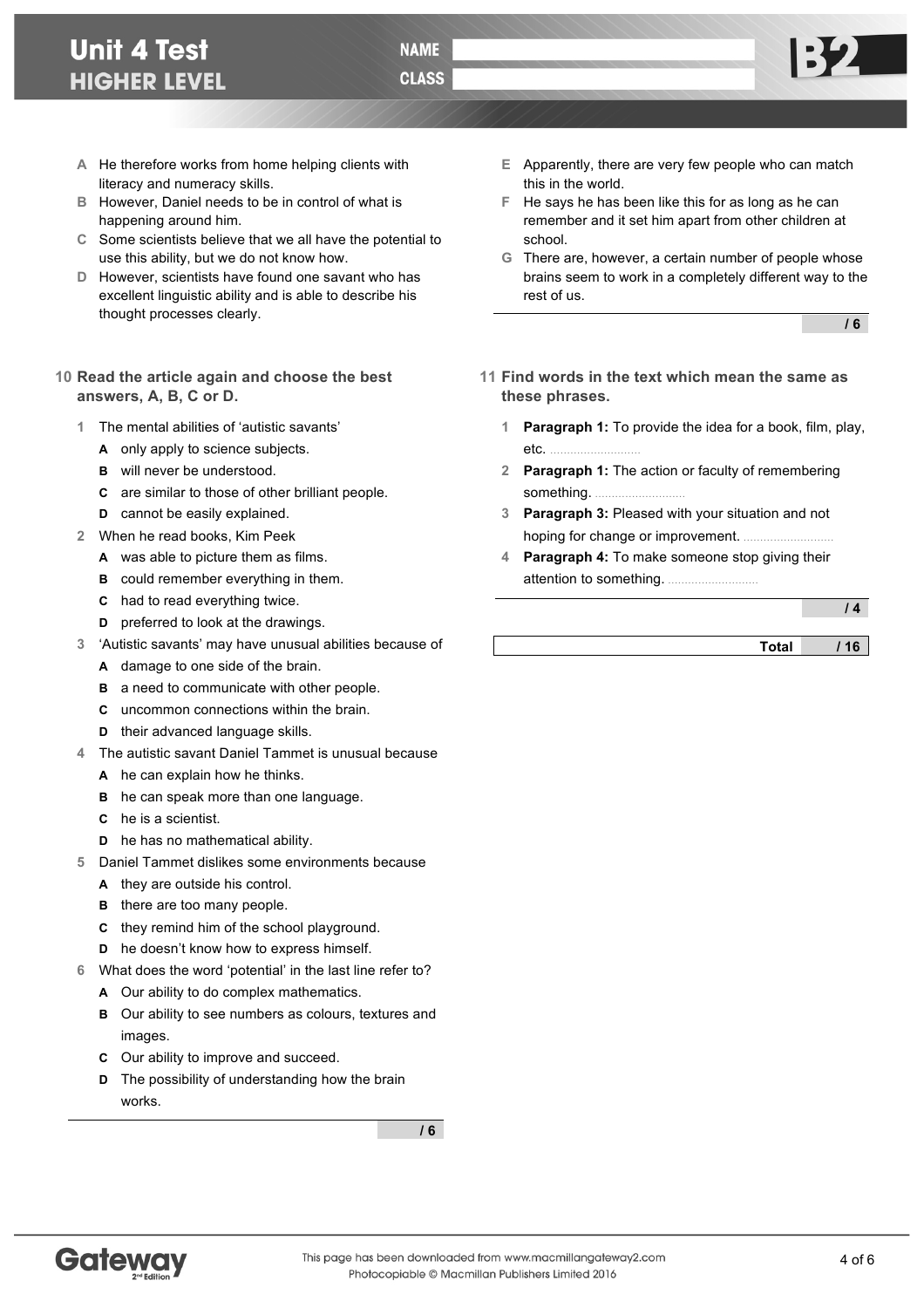- **12 Complete the second sentence so it means the same as the first, using the word given. Do not change the word given. Use between two and five words.**
	- **1** If I sleep for a long time, I feel more tired. **LONGER** The ……………………… more tired I feel. **2** Jack doesn't have the ambition to apply for that job.
	- **ENOUGH**
		- Jack is ……………………… to apply for that job.
	- **3** Susie plays the piano so well even though she is only 14.
		- **SUCH**
		- Susie is ……………………… even though she is only 14.
	- **4** Sandy is better at languages than Tom. **AS**
		- Tom ……………………… Sandy at languages.
	- **5** I rushed my homework. **SPEND**
		- I ……………………… time on my homework.
	- **6** The exam wasn't as easy as I thought it would be. **MORE**
	- The exam ……………………… I thought it would be.
	- **7** Marcus isn't creative enough to write a play. **HAVE**
		- Marcus ……………………… to write a play.
	- **8** The journey to the concert was too long for us to be able to go.
		- **SO**

The journey to the concert ……………………… that we couldn't go.

**9** Katy thinks reading is more enjoyable than going to the cinema.

### **NOT**

Katy thinks going to the cinema ……………………… reading.

**10** Anita doesn't understand how important her coursework is. **OF** Anita doesn't understand ……………………… her

coursework.

**/ 10**

# **Listening**

**13 Listen to four speakers talking about extraordinary people. Match the speakers (1–4) with the statements (A–F). There are two extra statements.**

| Speaker 1        |  |
|------------------|--|
| <b>Speaker 2</b> |  |
| <b>Speaker 3</b> |  |
| <b>Speaker 4</b> |  |

- **A** He/she talks about someone we may know from the television.
- **B** He/she talks about someone who has had a successful career at a young age.
- **C** He/she talks about someone whose work inspired those who came after him/her.
- **D** He/she talks about someone who has refused to change a situation.
- **E** He/she talks about someone who has overcome a big problem.
- **F** He/she talks about someone who was given a second chance to achieve his/her goals.

**/ 4**

- **14 Listen again and complete the sentences with two or three words in each gap.**
	- **1** According to Speaker 1, Steve Jussup used to be an ……………………… person before his accident.
	- **2** Steve Jussup is very determined and never ……………………… .
	- **3** Speaker 2 describes a young woman who found out that she had ……………………… persuasion.
	- **4** Agatha Christie was the subject of a mystery herself when she ……………………… for a short period of time.
	- **5** People know about Sister Wendy because of her
	- **6** Sister Wendy has a special talent as .......

……………………… .

**/ 6**

**Total / 10**